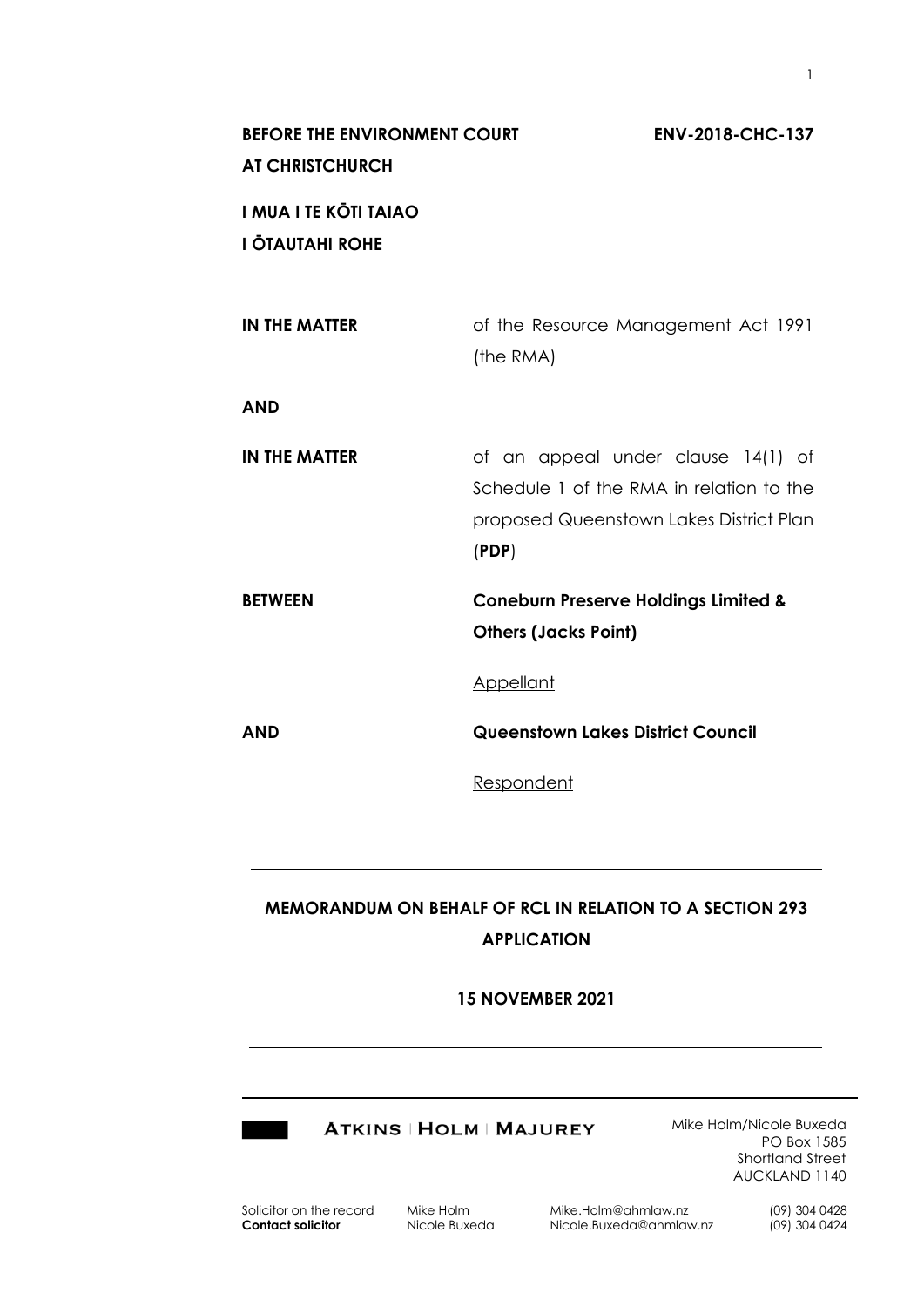#### **MAY IT PLEASE THE COURT:**

- 1. As part of settling an appeal, Queenstown Lakes District Council (**QLDC**) and Jacks Point have unlawfully presumed to extend zoning provisions as part of 'a Comprehensive Development Plan (**CDP**) to change the Land Use zoning of an area of land belonging to RCL Hanley Downs Limited (**RCL**).
- 2. This RCL land has nothing to do with the Jack's Point appeal.
- 3. Relying on assurances by Jacks Point that adding the land to the CDP would not affect its zoning or permissions RCL have now been taken by surprise with respect to a change of Land Use Area over the RCL owned land.
- 4. This change in land use has substantial impacts on RCL, both in planning and in financial valuation terms.
- 5. The RCL land in question comprises the entirety of the Northern Village Precinct (**NVP**) in the Jacks Point Zone. RCL's landholdings in the area are shown in the attached plan at **Appendix A**.
- 6. To remedy this unlawful alteration sought to be imposed on RCL's land, we seek an order from the Court that the Land Use Area zoning of RCL's land shall remain the same as what was included in the Draft CDP documents during consultation – i.e., Mixed Use.
- 7. We note that RCL has provided planning evidence as context in this matter. The provision of evidence is in no way intended to endorse the Land Use Area change incorporated in the CDP process.
- 8. RCL owns the two properties highlighted in red in **Appendix A** (lots 3 and 11) within the Village Activity Area.
- 9. The Jacks Point Residents & Owners Association Incorporated (**JPROA**) constitution governs the Jacks Point Village area, including the land owned by RCL. This constitution makes it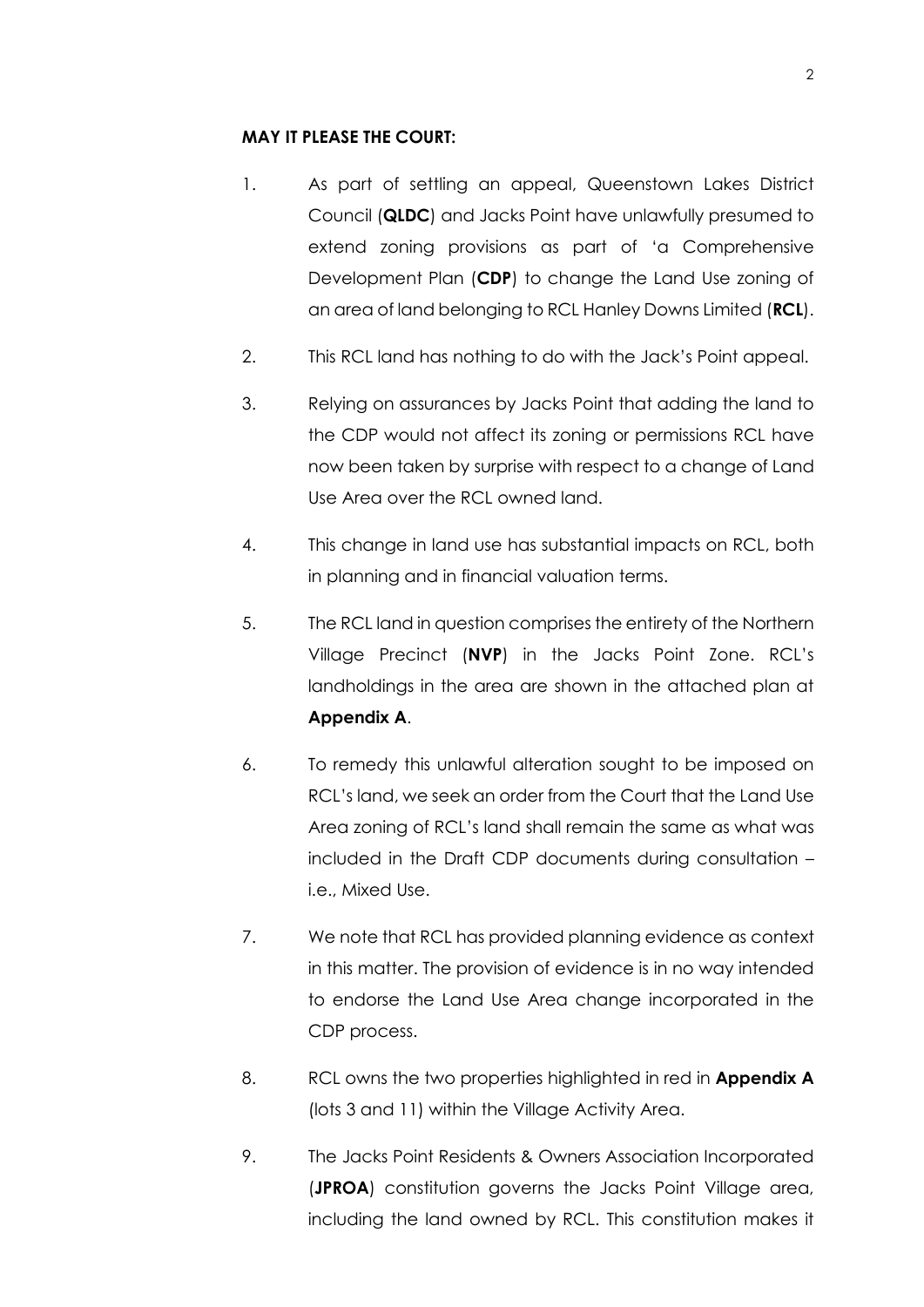clear that the JPROA has no power or jurisdiction over the RCL land in the NVP**.** Under the relevant constitutional provisions RCL has exclusive ownership and control.

#### **BACKGROUND**

- 10. In a hearing in 2020 on appeals by Jacks Point's to the QLDC PDP, the decision was made to include a more detailed CDP into Chapter 41 through the s293 process. This CDP would effectively provide a more refined zoning plan for the village. In a minute dated 15 October 2020 the Environment Court directed Jacks Point to provide an updated CDP for consultation by 13 November 2020.
- 11. Initially RCL's land was not included in the area to be covered by the CDP in this November 2020 version of the draft CDP.
- 12. In March 2021 an updated CDP draft was provided which included RCL's land.
- 13. RCL was assured by Kent Potter of Darby Partners (developers of Jack's Point) by email on 2 March 2021 that:1

Under the CDP there are no proposed changes to the existing land use, site coverage, height limits, nor will it impact your servicing arrangements for the lots.

- 14. RCL provided feedback on the draft CDP in May 2021, largely on the Mixed-Use Land Use Area provisions. In June 2021 RCL made clear that the Land Use Area and controls on its land should remain unchanged as Mixed-Use.<sup>2</sup>
- 15. At all stages RCL has emphasised that its principal concern is to ensure that RCL land continued to have the same or similar controls to what was in the Draft CDP documents during consultation – i.e., the Mixed-Use Land Use Area.

<sup>1</sup> Email from Kent Potter to Russel Naylor, director of RCL, (2 March 2021) - **Appendix C**.

<sup>2</sup> Application to Environment Court – Appendix 5 Consultation and Options Report 30 June 2021 Page 29 notes feedback from RCL stating that "RCL wishes to retain as much flexibility to undertake activities on their land and therefore support the identification of its land within the Mixed-Use Precinct."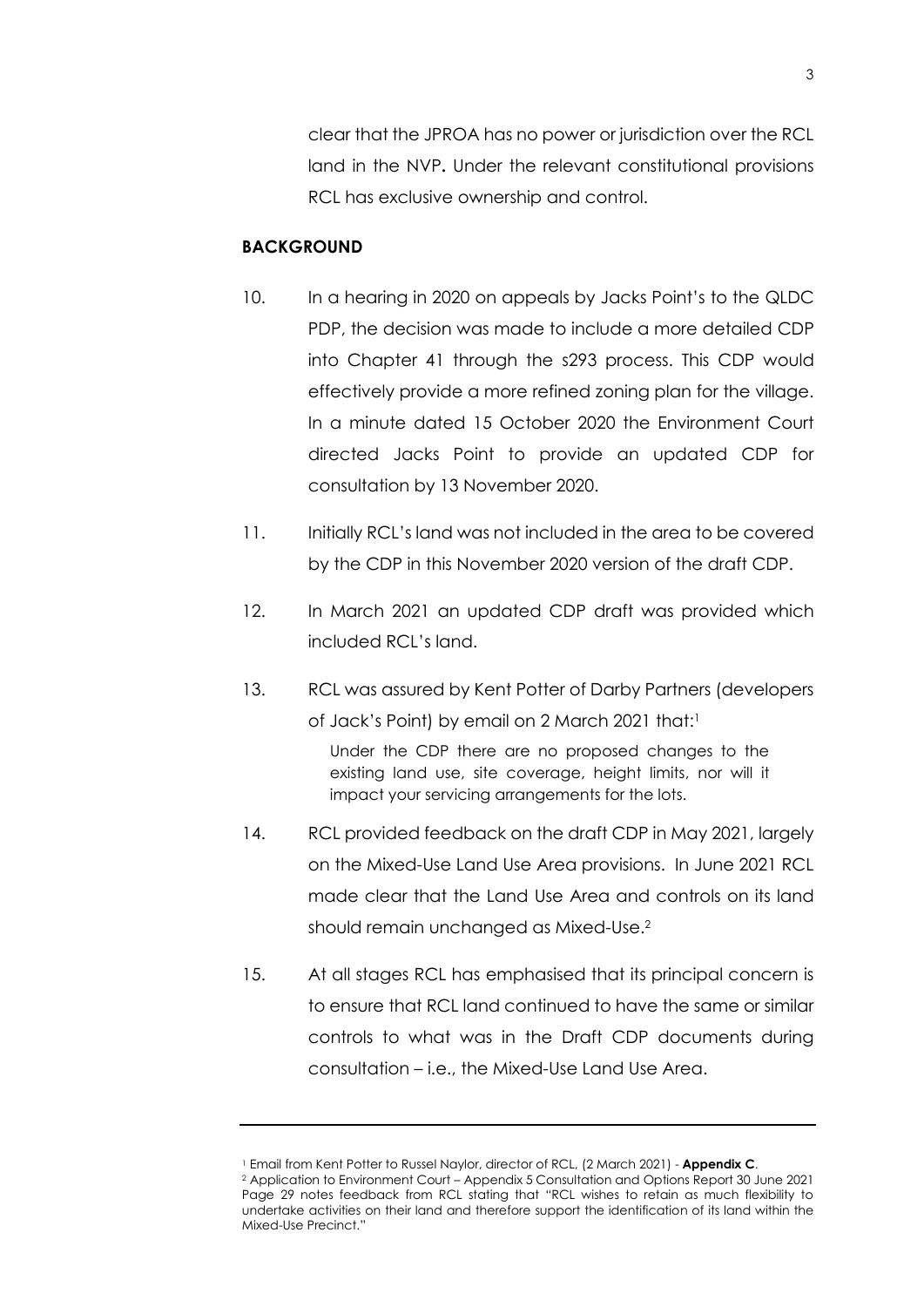# **CHANGE OF USE OF RCL LAND**

- 16. The version of the Proposed CDP submitted to the Environment Court by QLDC and Jacks Point seeks to change RCL's land from Mixed-Use to Residential Land Use Area.
- 17. Given the assurances made to RCL that the CDP would not change the existing Land Use, it is understandable that RCL was very surprised to see that the submitted CDP shows RCL's land as Residential Use.<sup>3</sup>
- 18. There was no notice or explanation provided to RCL as to why it was thought appropriate to change the Land Use Area of RCL's land in the CDP. Further, there was no notification, nor any consultation regarding this change. It has become clear that this change was sought by the residents of the Southern Precinct:<sup>4</sup>

Residents raised concerns that the initial version of the CDP didn't include the RCL owned land within the Village, located east of Homestead Bay Road. The updated (March 2021) incorporated this land as part of the Mixed-Use Precinct, which has, in turn generated concerns from the Council with respect to the wider mixed of activities that result in mixed use activities. Council and some residents have expressed a preference for the RCL land to be identified within a residential precinct.

19. In the notified documents this change in Land Use Area from

Mixed Use to Residential is noted as being:

Provisional only as sought by JPROA Residential Precinct Committee and QLDC following consultation in accordance with the Environment Court directions dated 30th July 2021.

<sup>3</sup> Publicly Notified Documents for s293 Process – Appendix 7 Village Design Guidelines, pg 12 (replicated in **Appendix A**).

<sup>4</sup> Publicly Notified Documents for s293 Process – Appendix 5 Consultation and Options Report 30 June 2021 at internal page 38, Issue 5.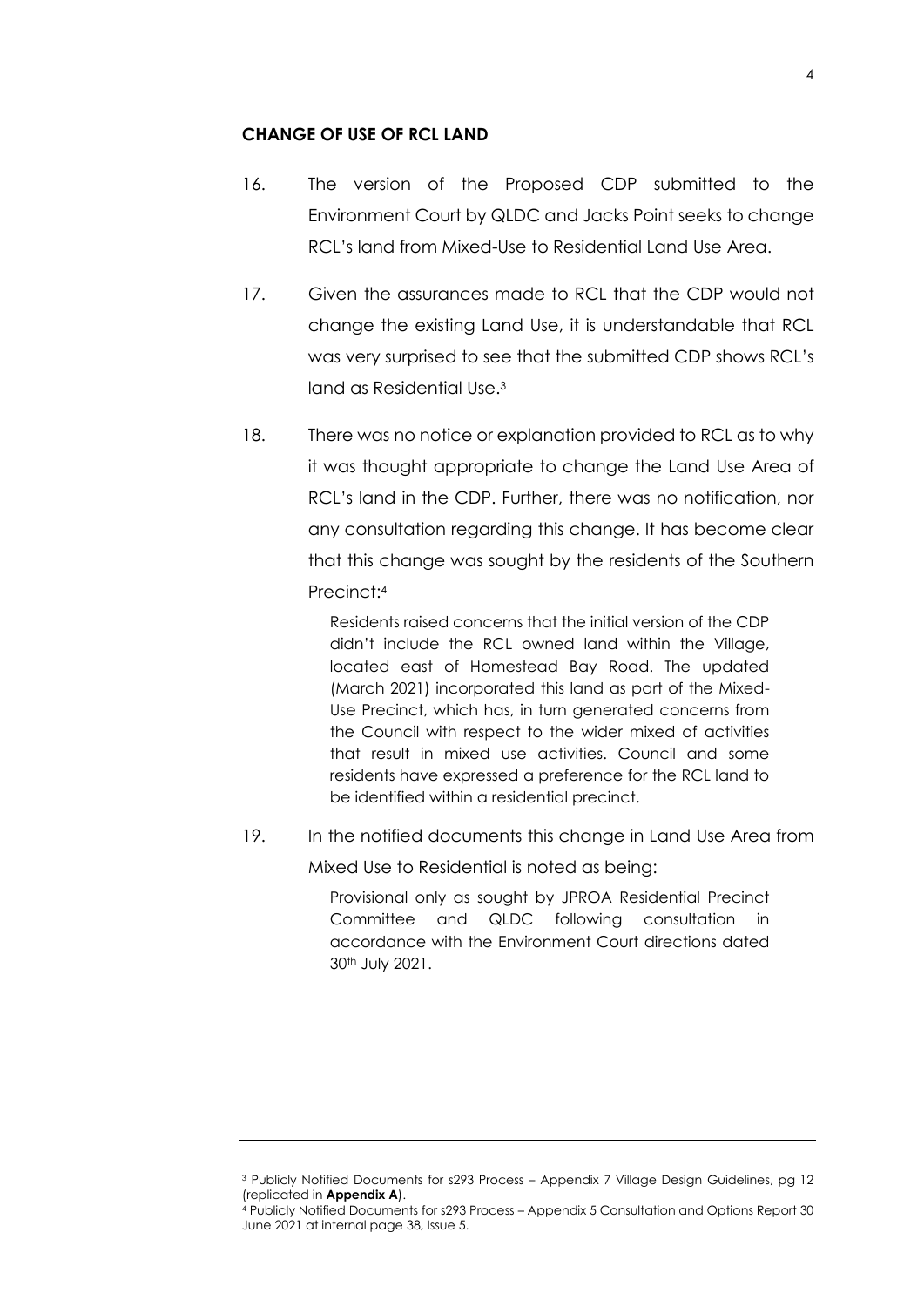- 20. An extract of this document showing the proposed change in precinct as sought by JPROA Residential Precinct Committee<sup>5</sup> is attached as **Appendix B**.
- 21. It is not clear on what legal basis QLDC have presumed to adopt the land use change sought by a residents group with no legal jurisdiction or power over the land in question. $\rlap{.}\smash{\raisebox{0.6ex}{\scriptsize{}}^6}$

#### **S293 PROCESS**

- 22. Case law is clear that the Court must exercise the power contained in s293 'cautiously and sparingly'<sup>7</sup> , because 'it deprives potential parties of the right to be heard by the local authority and … the Court has to be careful not to step unnecessarily into the planning arena'.<sup>8</sup>
- 23. The High Court enunciated the following principle applicable to s293: 9

(b) Where the use of s 293 would have substantial consequences on persons who would have a "vital interest", resort ought not to be had to the section lightly. This issue is particularly acute where the **invocation of s 293 would have impacts on geographical regions outside the original contemplation of the plan change or on subject matters not within its original contemplation**.

…

(d) In the case of s 293 relief sought by a party to an appeal, that relief must relate to the subject matter of the appeal and the original relief sought "as a matter of discretion". Though the jurisdiction "is not limited to the express words of the reference", the **relief sought must be a foreseeable consequence of the changes proposed in the reference. The overarching consideration is one of procedural fairness**.

[*emphasis added, footnotes omitted*]

<sup>5</sup> In this context the required reading of 'JORPA Residential Precinct Committee' as per the definition of 'Precinct' in the Constitution is the 'Southern Precinct Committee'. The Northern Precinct Committee, comprised entirely of RCL land, would never seek this change.

<sup>6</sup> See notified documents and Public Notice from QLDC.

<sup>7</sup> *Vivid Holdings Ltd (Re an application)* (1999) 5 ELRNZ 264, [1999] NZRMA 467

<sup>8</sup> *Federated Farmers of New Zealand (Inc) Mackenzie Branch v Mackenzie DC* (2014) 18 ELRNZ 712 at [121].

<sup>9</sup> Ibid at [145(b)], [145(c)].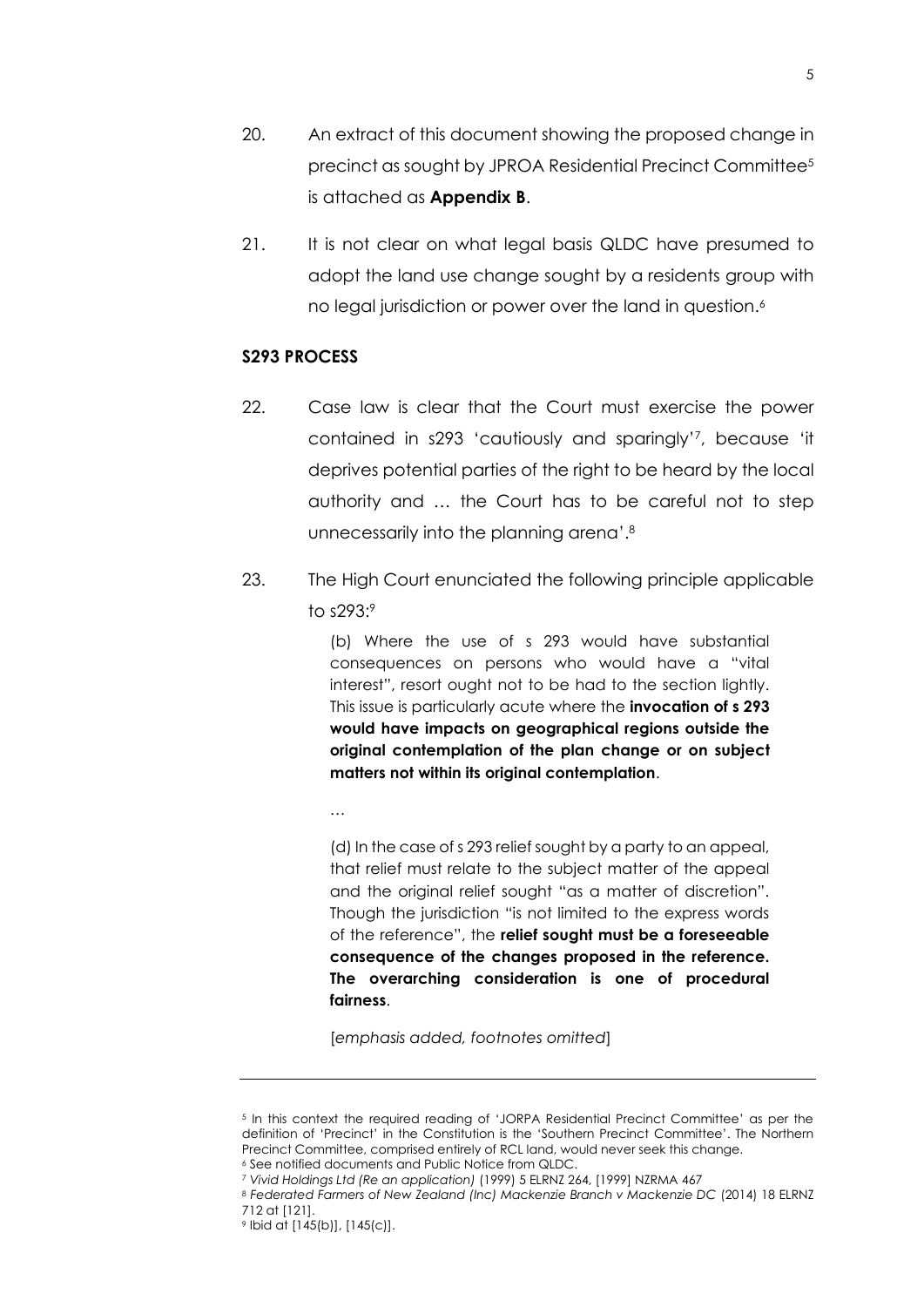24. On 20 September 2021 the Environment Court issued the second interim decision of the Environment Court on Topic 22 – Jacks Point Zone granting the request for a s293 process. 10

# **LEGALITY OF LAND USE CHANGE**

- 25. The 'JPROA Residential Precinct Committee' has no legal authority or scope under the JPROA constitution to unilaterally change the QLDC DP as it relates to density and permitted activities for the three lots owned by RCL in the NVP.
- 26. Any such change sought by residents of the Southern Village Precinct clearly runs directly against the contractual and constitutional rights that the NVP, and RCL, has to manage and determine its own planning and development outcomes.
- 27. It is very difficult to understand how QLDC considered it had any legal basis or justification for changing the Land Use Area from that consulted on in the way it has.

#### **REQUEST FOR DIRECTION FROM THE COURT**

- 28. RCL respectfully requests that the Court exercise its discretion under s293(1) to direct QLDC, as the local authority, to maintain the relevant planning controls over the RCL land as Mixed-Use.
- 29. This request is respectfully made in advance of the Court dealing with the s293 matters relevant to the appeal so as to ensure the Court is able to focus on the relevant legal aspects of the appeal rather than extraneous issues arising from the unlawful changes made to RCL's land in the process.

<sup>&</sup>lt;sup>10</sup> Coneburn Preserve Holdings Limited v Queenstown Lakes District Council [2021] NZEnvC 144 at [4].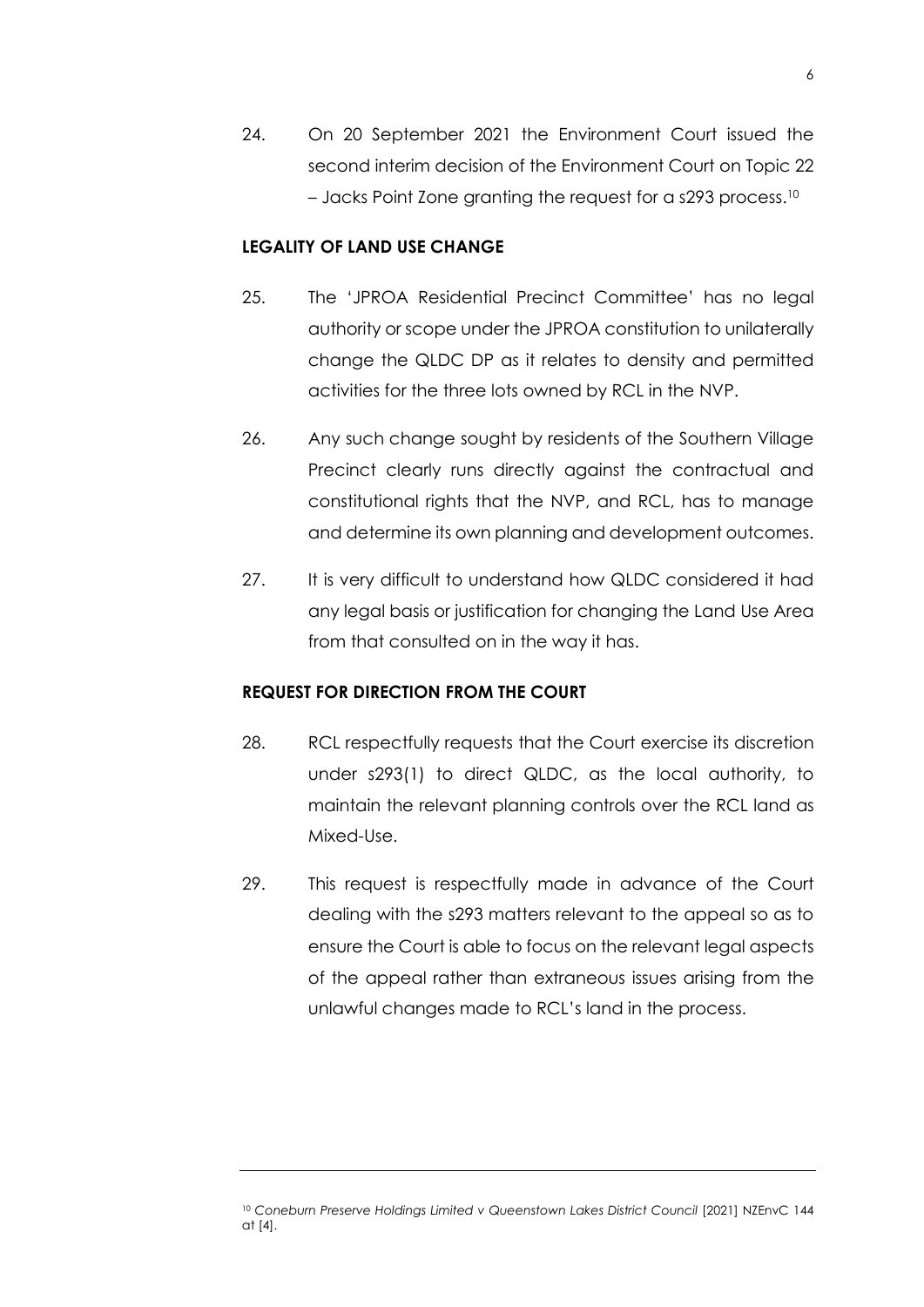$\overline{1}$ 

**Mike Holm / Nicole Buxeda**

Legal Counsel for RCL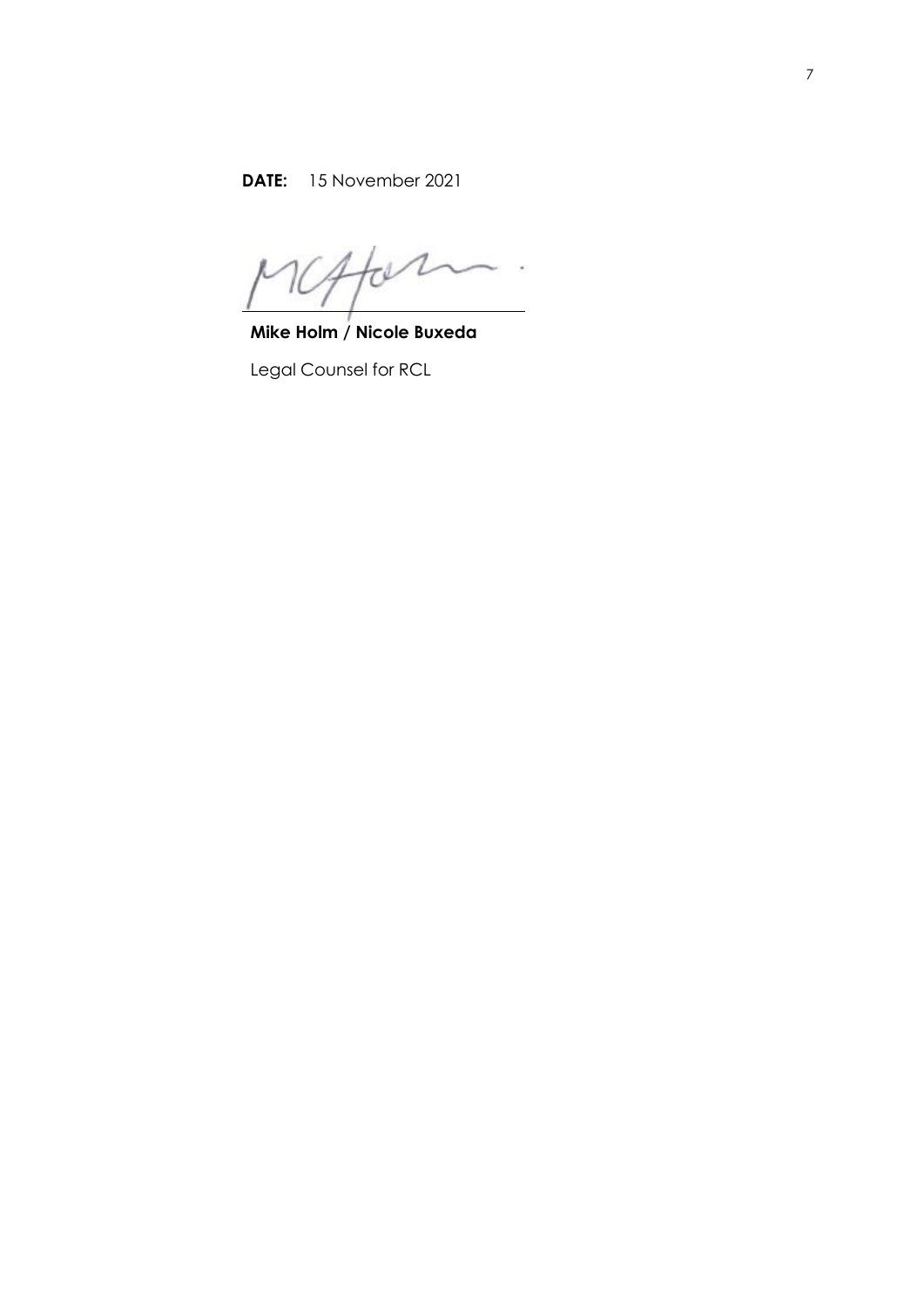**APPENDIX A - RCL LAND HIGHLIGHTED IN RED**



**APPENDIX B – APPLICATION TO ENVIRONMENT COURT – APPENDIX 7 VILLAGE DESIGN GUIDELINES, PAGE 12** 

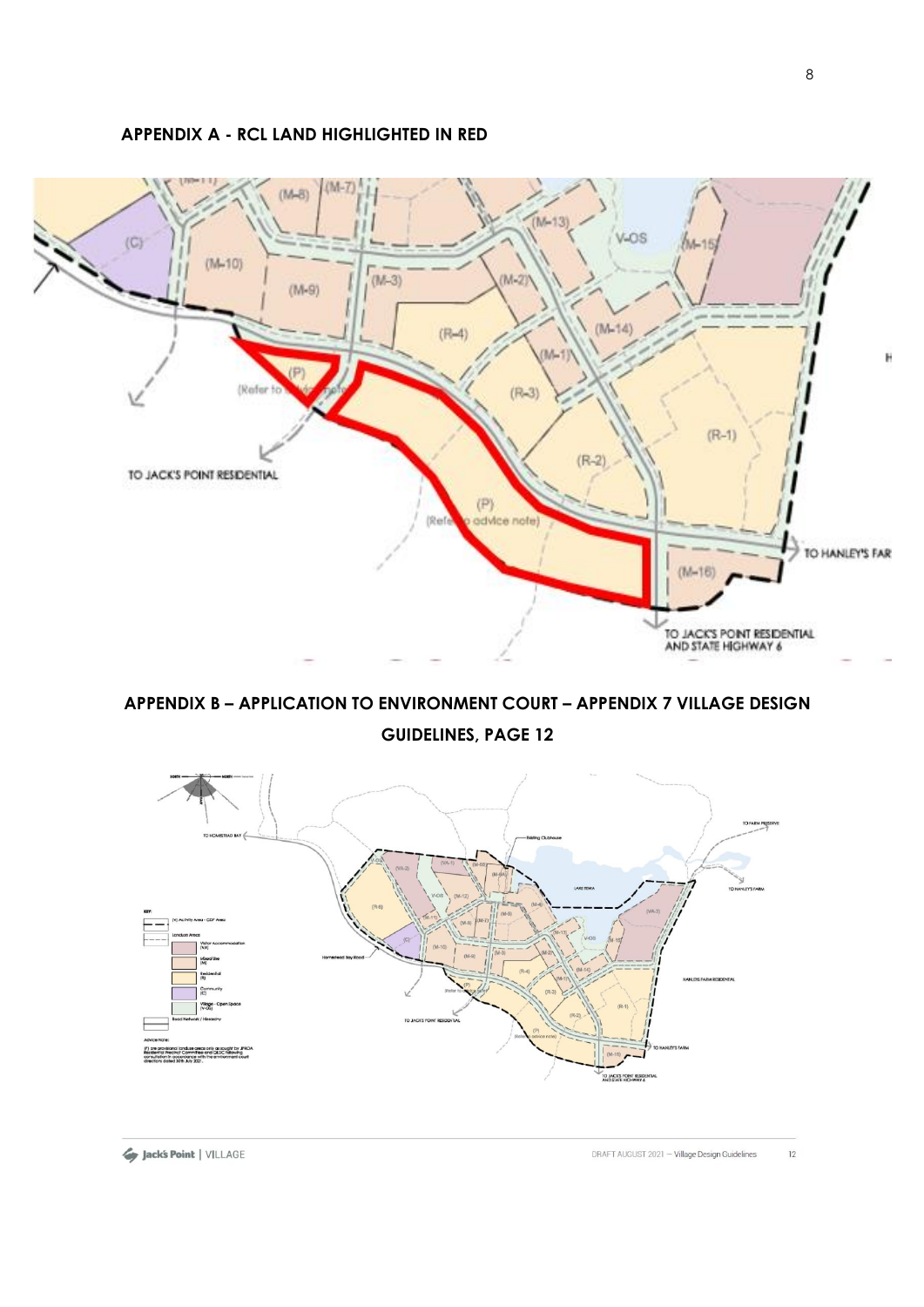# **APPENDIX C – EMAIL FROM KENT POTTER (2 MARCH 2021)**